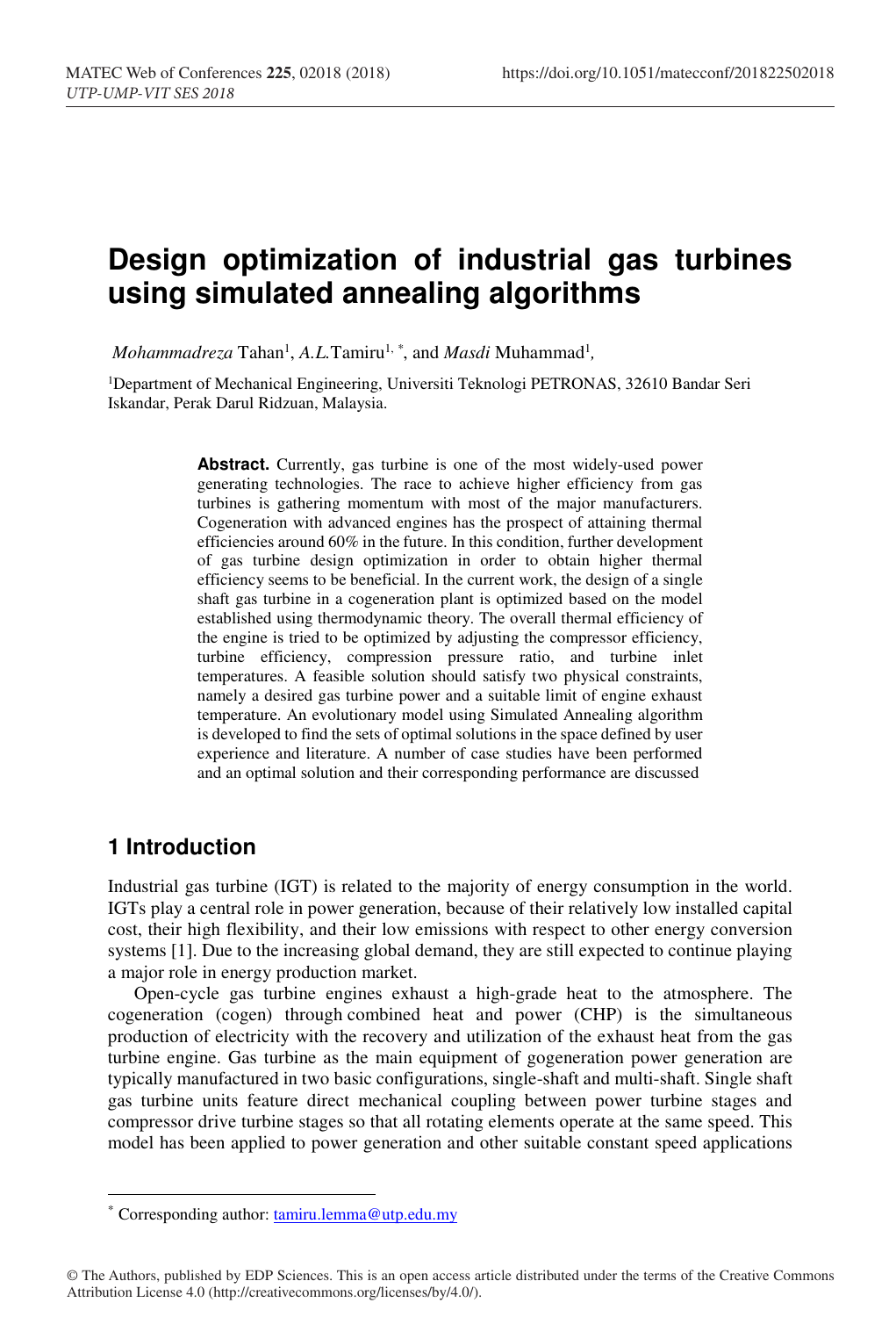where rotating mass inertia is important for operating stability. Consequently, most large industrial turbines are of single shaft design.

Cogeneration is a highly efficient form of energy conversion and it can achieve primary energy savings of approximately 40% by compared to the separate purchase of electricity from the national electricity grid and a gas boiler for onsite heating. However, cogeneration plants can be even more efficient if thermal optimization being employed. Thermal optimization has two branches: system optimization and component optimization. The first refers to overall thermal systems and the second to the individual components such as gas turbine that make up the overall systems.

The objective of the presented paper is to assess a thermal design optimization of the single shaft gas turbine engine installed in a cogeneration plant. For this purpose, first, a thermodynamic model of the gas turbine is developed. Then using one of the most common metahuristic algorithms know as Simulated Annealing (SA), the optimum design parameters to achieve the desired output power and exhaust temperature with the highest overall thermal efficiency are obtained.

### **2 Gas turbine design points modeling**

The case study is a Solar Taurus 60S gas turbine based cogeneration plant. The schematic diagram of this plant is shown in Figure 1. The Taurus 60S has an ISO rating power production capacity of 5.3 MW (5 MW generator terminal power). The compressor and turbine design point data are calculated using energy and mass conversions and thermodynamic property ratio relationships. To proceed along the path followed by the working fluid, the following modeling assumptions are made.



**Fig. 1.** Schematic diagram of the studied cogeneration plant.

All the calculations are done at the mean site ambient condition, i.e. 298.15 °C and 1 atm pressure.

Ideal-gas principles are applied for the air, fuel, and the combustion products.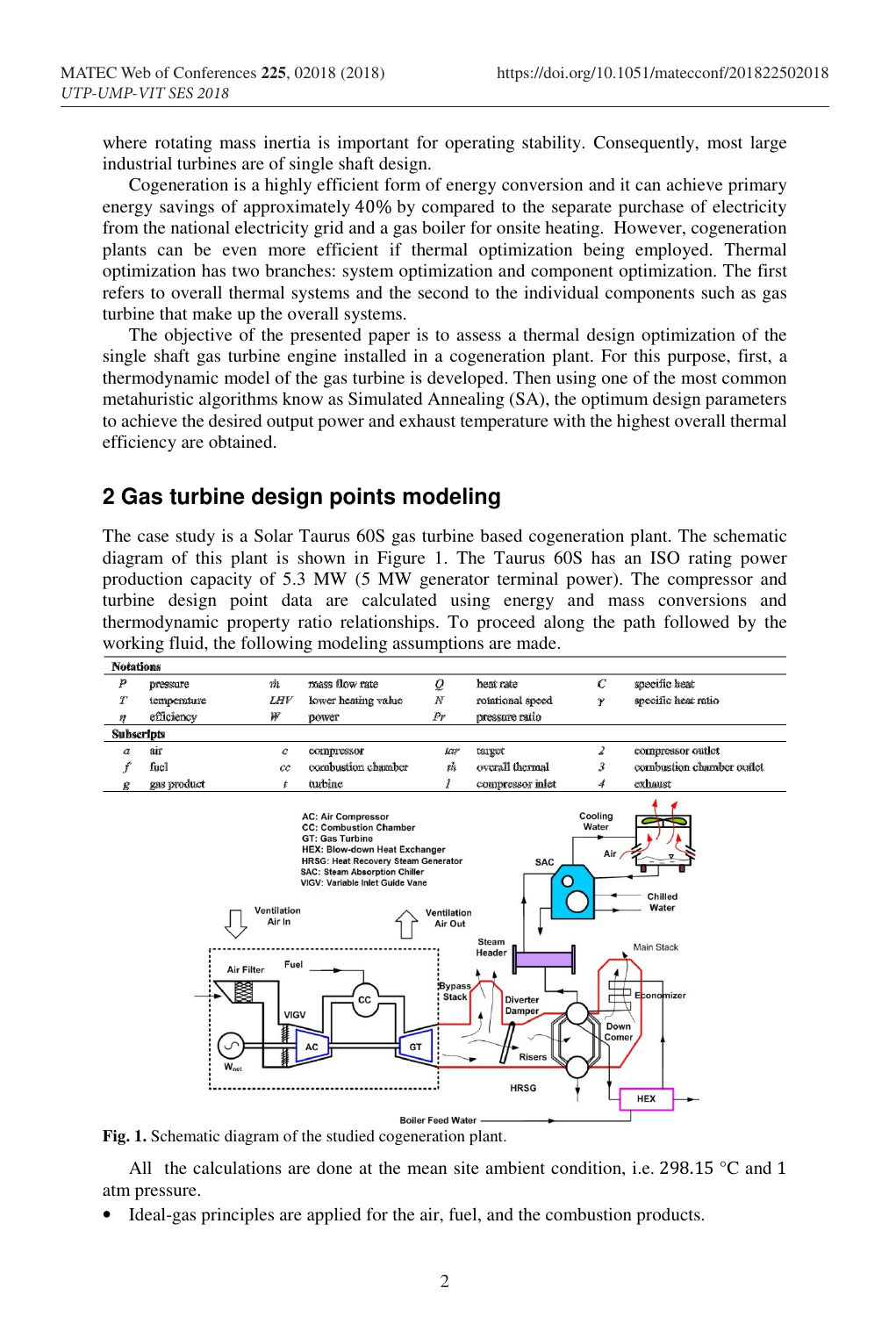- The inlet air is assumed to be dry air and the considered fuel is methane having the lower heating value of 50 MJ/kg.
- The percentage of combustion chamber pressure loss and exit pressure loss, including preheater and HRSG system, is assumed to be 5% and 8%, respectively. First, the compressor exit temperature is calculated using Equation (1).

$$
T_2 = T_1 \left( 1 + \frac{1}{\eta_c} \left[ Pr_c^{\frac{Y(T) - 1}{\gamma(T)}} - 1 \right] \right) \tag{1}
$$

where T, p, and  $\eta_n$  are the temperature, pressure, and compressor isonteropic efficiency, respectively.  $\gamma$  is the specific heat ratio and is dependent to air temperature. Here, this temperature is considered the mean of  $T_1$  and  $T_2$ . Once the compressor exit temperature is known, the power input to the compressor can be calculated by Equation (2).

$$
W_c = m_a C_{pa} (T_2 - T_1) = m_a \int_{T_1}^{T_2} C_p (T) dT \tag{2}
$$

Combustion charts can be employed to calculate the fuel flow using combustor inlet temperature and estimated turbine inlet temperature [2]. The heat input to the combustion chamber is therefore given by:

$$
Q_{cc} = \dot{m}_f \times LHV \tag{3}
$$

Then, the turbine exit temperature can be achieved using Equation (4).

$$
T_4 = T_3 \left( 1 - \eta_t \left[ 1 - \left( \frac{1}{Pr_t} \right)^{\frac{\gamma(T) - 1}{\gamma(T)}} \right] \right) \tag{4}
$$

where  $\eta_t$  is the turbine isonteropic efficiency and  $\gamma$  is the specific heat ratio. which is dependent to air temperature. Here, this temperature is considered the mean of  $T_3$  and  $T_4$ .

And finally the power produced by the turbine, the net power output and the engine thermal efficiencies are computed by:

$$
W_t = \dot{m} C_{pg} (T_3 - T_4) = \dot{m}_g \int_{T_3}^{T_4} C_p (T) dT \tag{5}
$$

$$
W_{net} = W_t - W_c \tag{6}
$$

$$
\eta_{th} = \frac{w_{net}}{q_{cc}}\tag{7}
$$

#### **3 Evolutionary algorithms**

Finding an optimal solution for certain optimization problems can be an incredibly difficult task, often practically impossible. This is because when a problem gets sufficiently large, we need to search through an enormous number of possible solutions to find the optimal one. Even with modern computing power, there are still often too many possible solutions to consider. In this case, because we can't realistically expect to find the optimal one within a sensible length of time, we have to settle for something that's close enough. Evolutionary algorithms (EIs), which are generic population-based metaheuristic optimization algorithms, often perform well approximating solutions to all types of problems.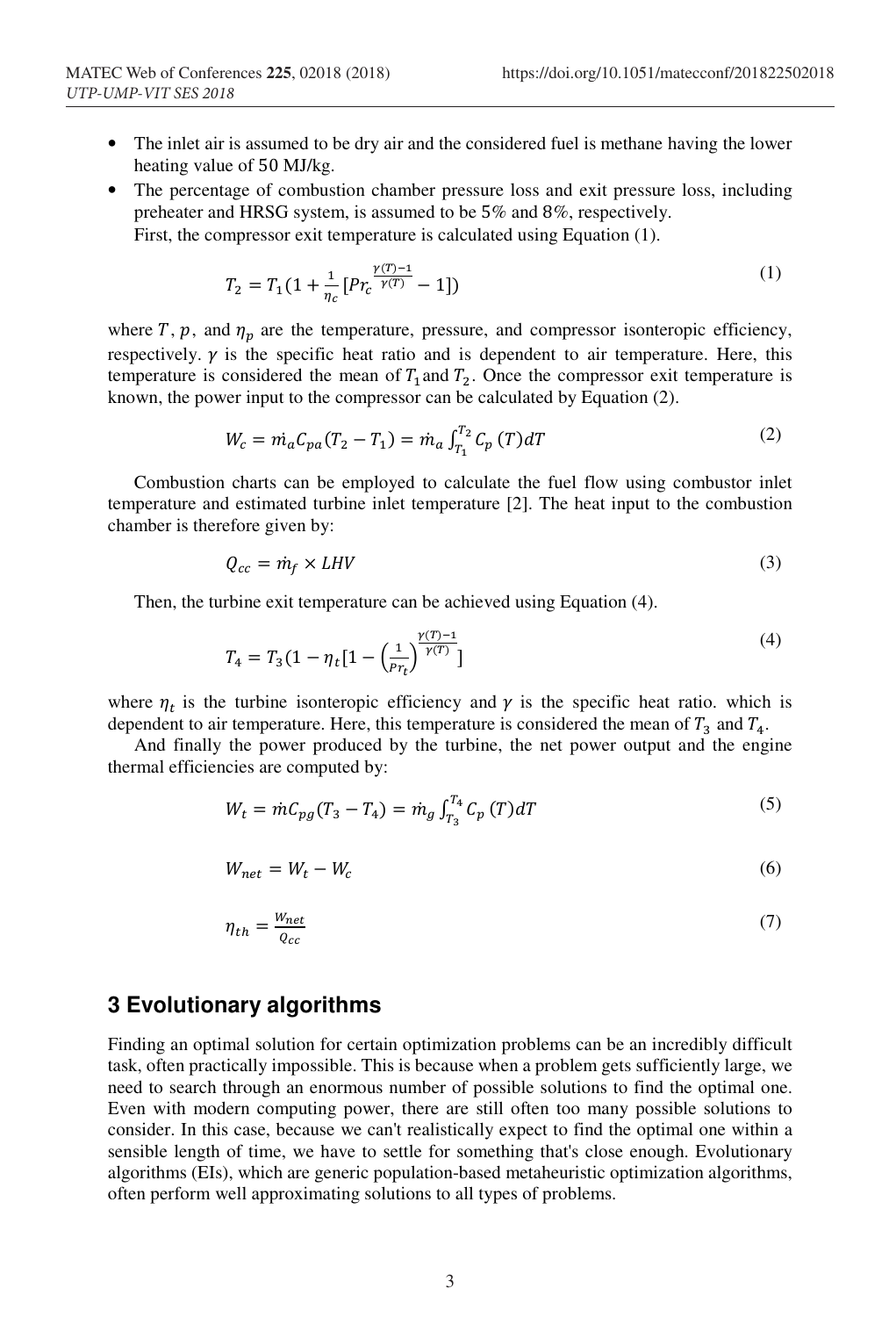Simulated annealing (SA) is one of evolutionary optimization algorithms which its main strength is avoiding of getting caught at local solutions that are better than any others nearby. SA injects just the right amount of randomness into things to escape local maxima early in the process without getting off course late in the game when a solution is nearby. This makes it pretty good at tracking down a decent answer, no matter its starting point.

Simulated annealing (SA) is a metaheuristic approach for approximating the global optimization in a large search space. In this method, the Metropolis Algorithm is employed to simulate annealing in metallurgy, a technique involving controlled heating and cooling of a material to increase the size of its crystals and reduce its defects. By repeatedly observing this Metropolis rule of acceptance, a sequence of configurations is generated, which constitutes a Markov chain. A finite time implementation of the SA algorithm can be realized by generating homogeneous Markov chains of finite length, M, for a finite sequence of descending values of temperature, T.

Each iteration of SA algorithm attempts to replace the current solution  $(X_i)$  with a random solution that is chosen from its neighborhood  $(X_{i+1})$ . The new solution is accepted if it improves the objective function  $(E)$  or with a probability  $(e)$  that depends both on the difference between the objective function values ( $\Delta E$ ) and also on annealing temperature (T), which is gradually decreasing based on annealing schedule [3]. Figure 2 shows the principles of this optimization algorithm.



**Fig. 2.** Schematic diagram of the experiment setup.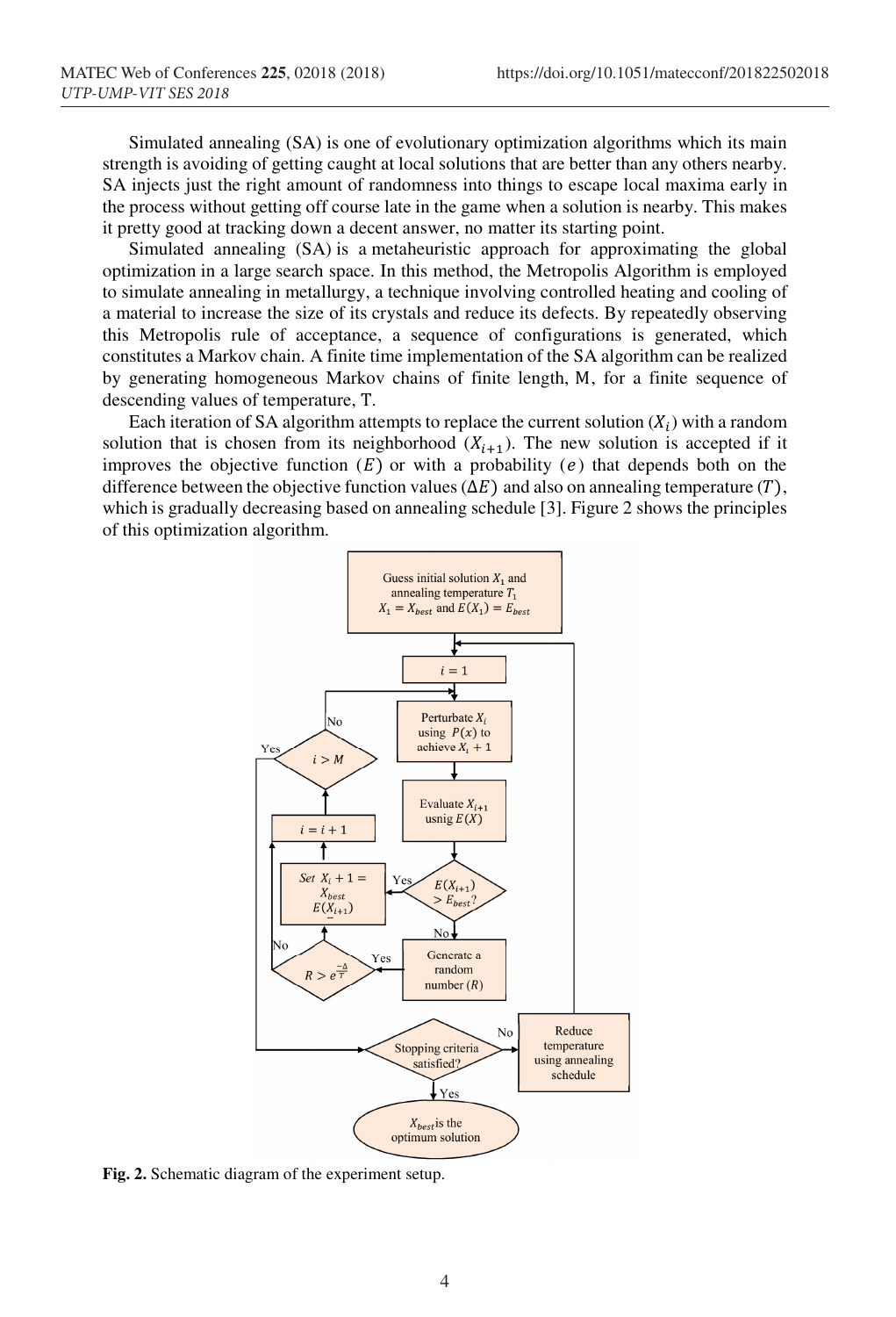The detail of this technique is described in below.

- 1. Set  $i = 1$ .<br>2. Guess the
- Guess the initial design variable vector  $X_i$ , eveluate it using objective function  $E$ , set  $X_i$  as  $X_{best}$  and  $E(X_i)$  as  $E_{best}$ .
- 3. Select initial temperature for simulated annealing algorithm, and also outline the annealing schedule.
- 4. Perturb  $X_i$  using  $P(x)$  to obtain a neighboring design vector  $(X_{i+1})$ .
- 5. Evaluate  $E(X_{i+1})$  using obojective function.
- 6. If  $E(X_{i+1}) > E_{best}$ ,  $X_{i+1}$  is the new solution and  $E(X_{i+1})$  need to be set as  $E_{best}$ .
- 7. If  $E(X_{i+1}) < E_{best}$ , then accept  $X_{i+1}$  as the new solution with a probability  $e(X_{i+1}) = e^{\frac{-\Delta E}{T}}$  where  $\Delta E = E(X_{i+1}) - E(X_i)$ .
- 
- 8. Set  $i = i + 1$  and repeat Step 4 to 8 if  $M < i$ .<br>9. Reduce T using the annealing schedule. Reduce  $T$  using the annealing schedule.
- 10. Repeat steps 3 to 10 until the stopping criterion is fulfilled.

## **4 The layout of the optimization model**

The modeling of every optimization problem involves selection of the design parameters, the objective functions and the constraints of the problem.

The goal of the optimization algorithm is to maximize engine thermal efficiency. Therefore, the problem objective function can be adjusted as Equation (8).

$$
f_1 = \eta_{th}(x) \tag{8}
$$

Along with the objective function, the constraints of the problem need to be defined clearly. In our case study model, the following two considerations have been done:

• The exhaust gas temperature which is conducted through a heat recovery steam generator (HRSG) system to produce medium to high temperature process steam should be in the range of 723.15 − 873.15 K. This constrained can be expressed as follows:

$$
723.15 K < T_4 < 873.15 K \tag{9}
$$

• The desired produced electrical power needs to be 4.7 MW. The gearbox coupling efficiency and the generator power conversion efficiency are considered 98.2% and 96.4%, respectively. Therefore, the engine thermodynamic power output should be around 5 MW. This constraint is applied as follows:

$$
W = 5 \pm \delta \text{ MW} \tag{10}
$$

where  $\delta$  is the maximum allowable inaccuracy, and here, is considered to be  $10^{-4}$ . The defined objective function and constraints greatly depend on the efficiency of the component efficiencies, maximum cycle temperature, and compression ratio. Therefore, here, four variables are considered as optimization design parameters including axial compressor pressure ratio, the turbine inlet temperature, the compressor isentropic efficiency, and turbine isentropic efficiency. The first two design parameters can change within the optimization interval according to previously established limits. However, the two former ones may be set constant in some optimization trials or similar to the previous ones change within the optimization interval according. Table 1 shows the most appropriate range for each parameter. Most of these limits are determined according to the authors experience or base on some reference documents including [4, 5].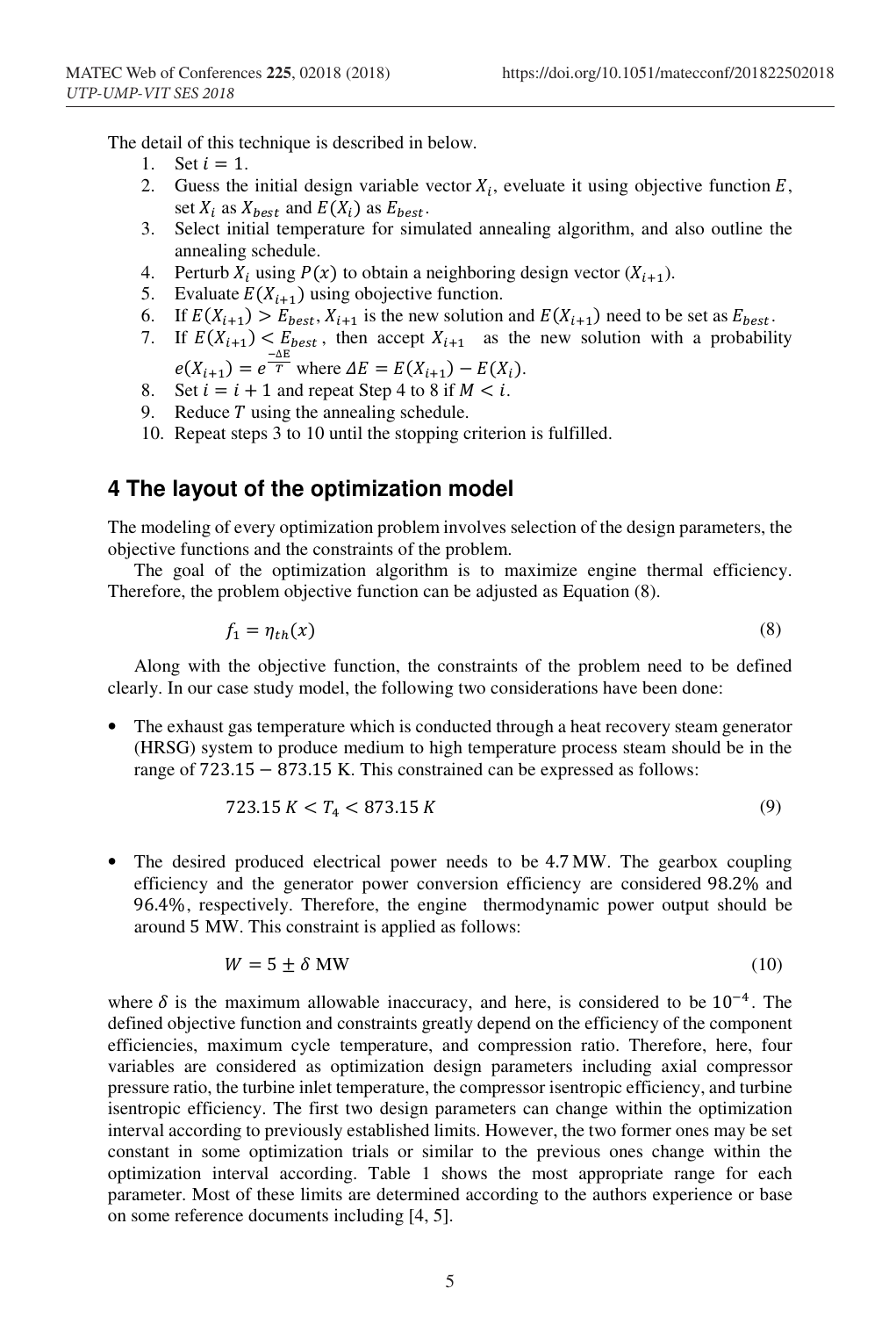| Design variable          | <b>Minimum</b> | <b>Maximum</b> |
|--------------------------|----------------|----------------|
| Pr                       |                |                |
|                          | 900            | 1500           |
| $\bm{\eta}_{\textit{c}}$ | 0.78           | 0.86           |
|                          | በ ዩበ           |                |

**Table 1.** Limit values of the design variables.

As stated earlier, in some cases the value of  $\eta_c$  and  $\eta_t$  are considered constant and equals to the maximum of limits, i.e 0.86 and 0.91 for compressor and turbine efficiencies respectively.

In fact, the focus of this study is in determining the optimal design parameters that allow the gas turbine to operate at a specific power and exhaust temperature with the highest efficiency. This optimization problem can be characterized in the form of :

$$
Maximize: f_1 = \eta_{th}(x)
$$

Subject to:

$$
g_1 = [abs (W_{tar}(x) - W_{net}(x)) - \delta] \le 0
$$
  
\n
$$
g_2 = [T_4 - 723.15] \ge 0
$$
  
\n
$$
g_3 = [T_4 - 873.15] \le 0
$$

Where:  $X = [Pr_c, T_4, \eta_c, \eta_t]$ 

$$
6 \le X(1) \le 15
$$
  
900 \le X(2) \le 1500  
0.78 \le X(3) \le 0.86  
0.8 \le X(4) \le 0.91

### **5 Results and discussions**

Using the optimization model developed, two separate case studies have been performed.

**Case study 1)** At the first case study, compressor and turbine efficiencies are assumed to be constant. These variables are set to their maximum values which are 86% and 91%, respectively. In this case, the optimization algorithm was performed to find the sets of other design variables, i.e. compressor pressure ratio and turbine inlet temperature in a way that maximize the overall engine thermal efficiency. The optimization algorithm is run for 100 times and it has found that 44 distinguished sets of parameters can fully satisfy the constraints. Table 2 shows some sample results of this case study.

| <b>Variable</b> | <b>Sample</b> | <b>Sample</b> | <b>Sample</b>  |
|-----------------|---------------|---------------|----------------|
|                 | point 1       | point 2       | point 3        |
| $T_4$ (K)       | 723.75        | 783.53        | 877.20         |
| $\eta_{th}(\%)$ | 0.3392        | 0.3074        | 0.2674         |
| Pr.             | 12.78         | 8.81          | 6.005          |
| $T_3$ (K)       | 1227.48       | 1224.1        | 1239.2         |
| $\eta_c(\%)$    | 86            | 86            | 86             |
|                 | 91            | 91            | Q <sub>1</sub> |

**Table 2.** Sample results of the first case study.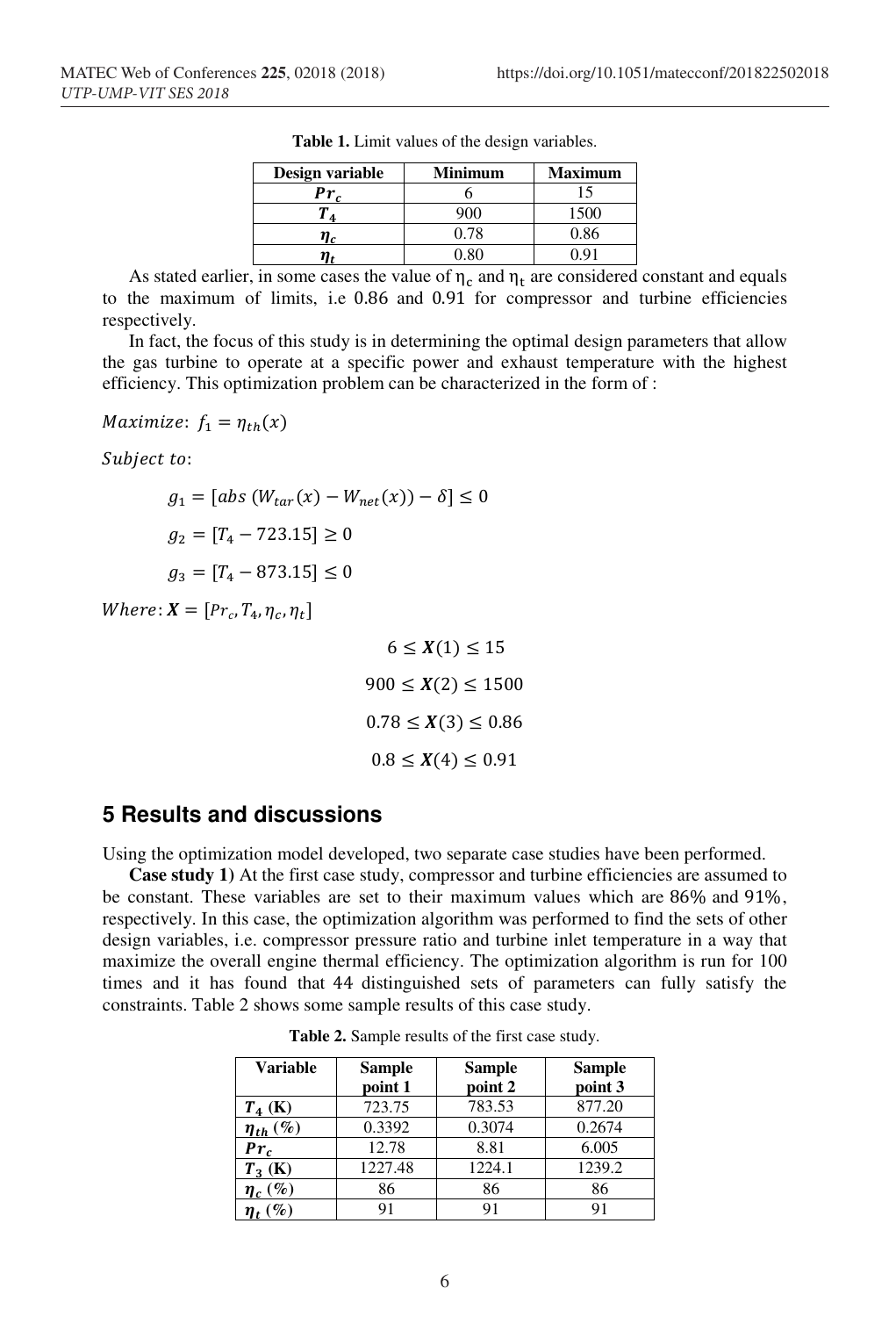Where in this table, sample point 1 corresponds to best efficiency point, sample point 2 corresponds to the point with most desirable exhaust temperature, i.e. 783.15 K, and sample point 3 corresponds to the point with minimum efficiency.

As can be seen, the best efficiency is achievable when the exhaust temperature is close to lower limit of the constraint stated in Equation (9). In the other obtained optimum design sets, even though the turbine outlet temperature is within the acceptable limit, bu it may be higher up to the  $873.15\%$ . The 44 obtined optimum sets are sorted base on maximum to minimum overall engine thermall efficiency and are shown in Figures  $3(a)-3(b)$ . The corresponding values of turbine thermal efficiency and maximum cycle temperature are shown in Figures  $3(c)$ -3(d).



**Fig. 3.** Case study 1: the 44 obtained optimum design sets and their corresponding performance. (a) Compressor pressure ratio as the first design variable. (b) Turbine inlet temperature as the second design variable. (c) Gas turbine exhaust temperature corresponding to obtained design sets. (d) Gas turbine thermal efficiency corresponding to obtained design sets.

As can be seen in this graphs, to generate a constant power at the design point, the compressor pressure ratio needs to be decreased in order to achieve higher exhaust temperature. At the same time, the turbine inlet temperature should be increased which means more fuel flow will be consumed. This will consequently lead to lower overall thermal efficiency. Based on the graphs, it can be said that increasing the exhaust temperature up to  $800\degree$ K seems to be to some extent economical, but over that will causes very low thermal efficiencies and need to be considered along with other decision parameter

**Case study 2)** At the second case study, design variables are increased to four parameters including compressor pressure ratio, turbine inlet temperature, compressor efficiency, and turbine efficiency. The optimization algorithm is again run for 100 times and this time, 63 distinguished sets of parameters are found that can fully satisfy the constraints. Table 3 shows some sample results of the second case study. Where similar to Table 2, sample point 1 corresponds to best efficiency point, sample point 2 corresponds to the point with most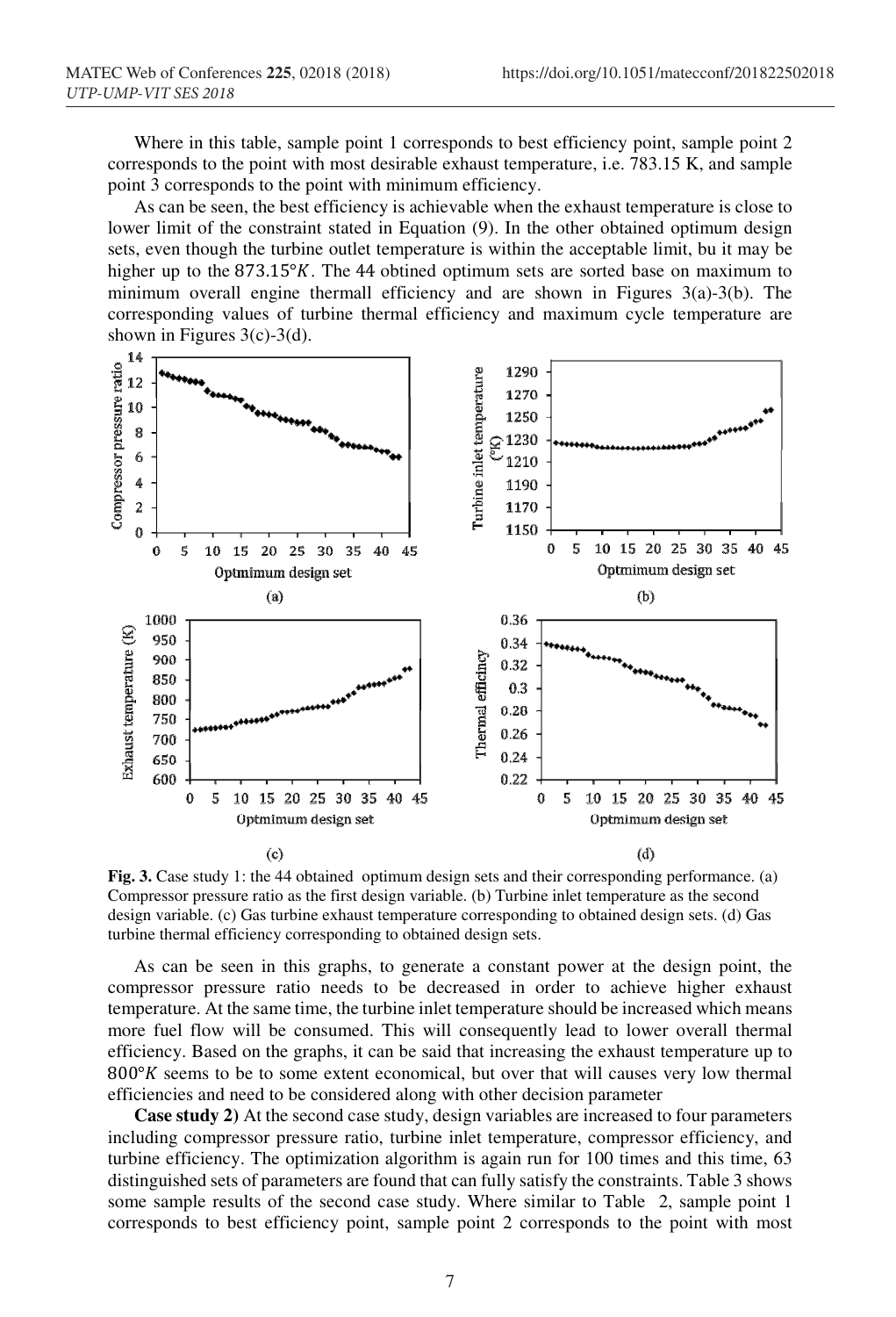desirable exhaust temperature, i.e. 783.15 K, and sample point 3 corresponds to the point with minimum efficiency.

| Variable        | <b>Sample</b><br>point 1 | <b>Sample</b><br>point 2 | <b>Sample</b><br>point 3 |
|-----------------|--------------------------|--------------------------|--------------------------|
| $T_4$ (°K)      | 733.40                   | 782.19                   | 853.60                   |
| $\eta_{th}(\%)$ | 0.3345                   | 0.3092                   | 0.2782                   |
| $Pr_c$          | 14.22                    | 12.583                   | 13.0201                  |
| $T_3$ (°K)      | 1262.35                  | 1285.33                  | 1351.63                  |
| $\eta_c(\%)$    | 83.58                    | 83.49                    | 84.14                    |
| $\eta_t(\%)$    | 90.81                    | 88.49                    | 83.29                    |

**Table 3.** Sample results of the second case study.

All the 63 obtained optimum sets are sorted base on maximum to minimum overall engine thermal efficiency and are shown in Figures  $4(a)$ - $4(d)$ . The corresponding values of turbine thermal efficiency and maximum cycle temperature are shown in Figures 4(e)-4(f).

Based on the obtained results, the following conclusions can be inferred.

- In the second case study, which compressor and turbine efficiencies can change, the required compression ratio have increased to around 14 compared to the first study where the compression ratio is less than 12.2.
- Higher exhaust temperature can be achieved at higher turbine inlet temperatures. This will consequently increase the fuel flow rate and decrease the overall thermal efficiency.
- In most obtained design sets, the required turbine efficiency is more than the required compressor efficiency. In addition, to increase the thermal efficiency, higher turbine efficiency is required. However, there is not a specific rule or trend for compressor efficiency.

The outcomes of case study 1 and 2 prove the effectiveness of the proposed developed evolutionary algorithm for finding the optimal design variables in an engine thermodynamic optimization problem. However, the following items may assist to achieve more accurate results:

- Specifying a more limited acceptable range of exhaust temperature will reduce the number of optimal design sets.
- In addition to thermodynamic analysis, economic and environmental studies need to be performed. This will ensure that the designed engine is optimum from various critical aspects.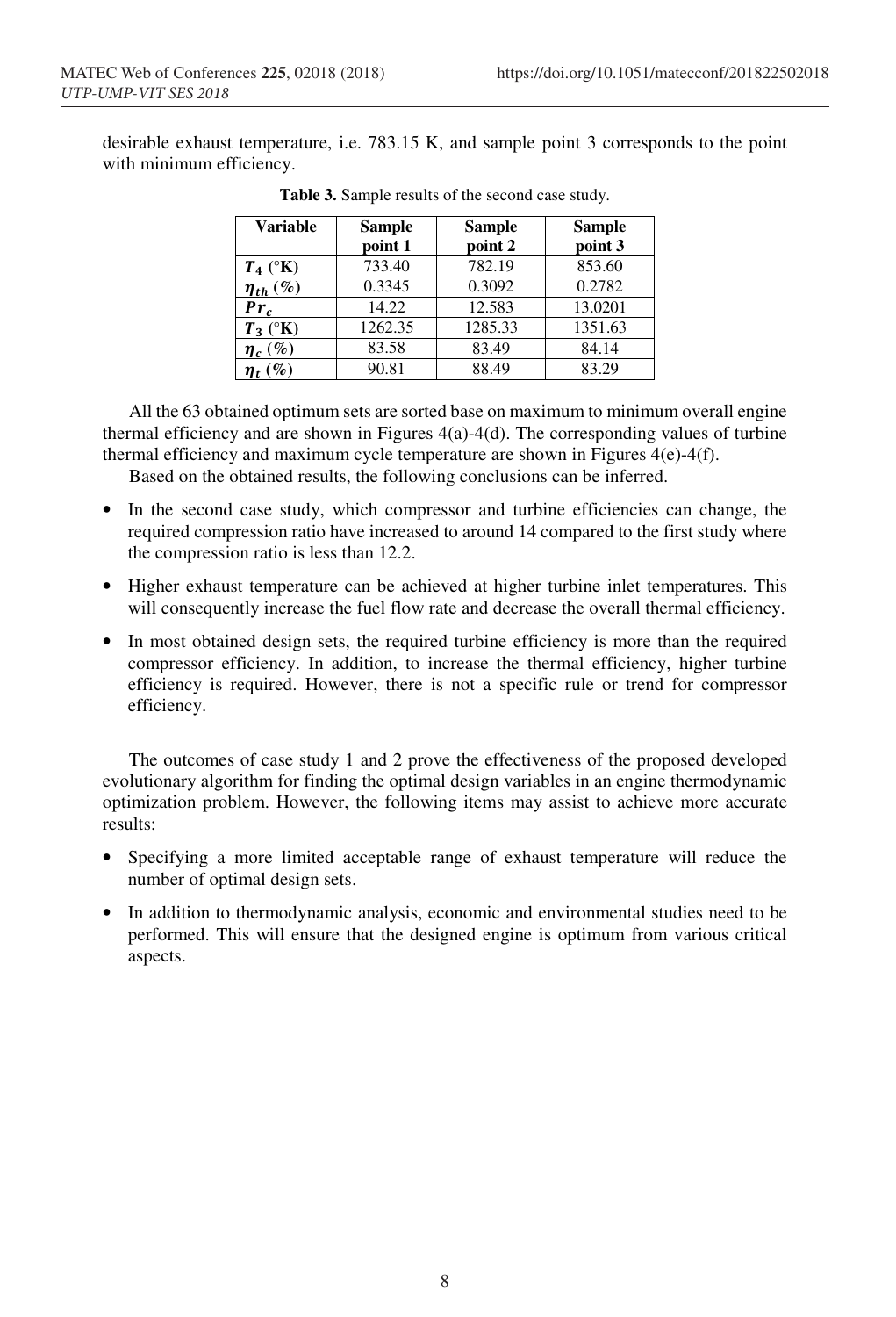

**Fig. 4.** Case study 2: the 63 obtained optimum design sets and their corresponding performance. (a) Compressor pressure ratio as the first design variable. (b) Turbine inlet temperature as the second design variable. (c) Compressor efficiency as the third design variable. (d) Turbine efficiency as the fourth design variable. (e) Gas turbine exhaust temperature corresponding to obtained design sets. (f) Gas turbine thermal efficiency corresponding to obtained design.

# **6 Conclusion**

In this paper, a thermodynamic-based model for design point optimization of a gas turbine in a cogeneration plant is developed. The engine thermal efficiency as the objective function along with two main constraints including a constant desired power and an acceptable range of turbine exhaust temperature charactrize the optimization problem. The optimum design sets can be obtained by accounting for the interplay between the four design variables. Toward this end, a simulated annealing based optimization model is developed and its capability is examined through two case studies.